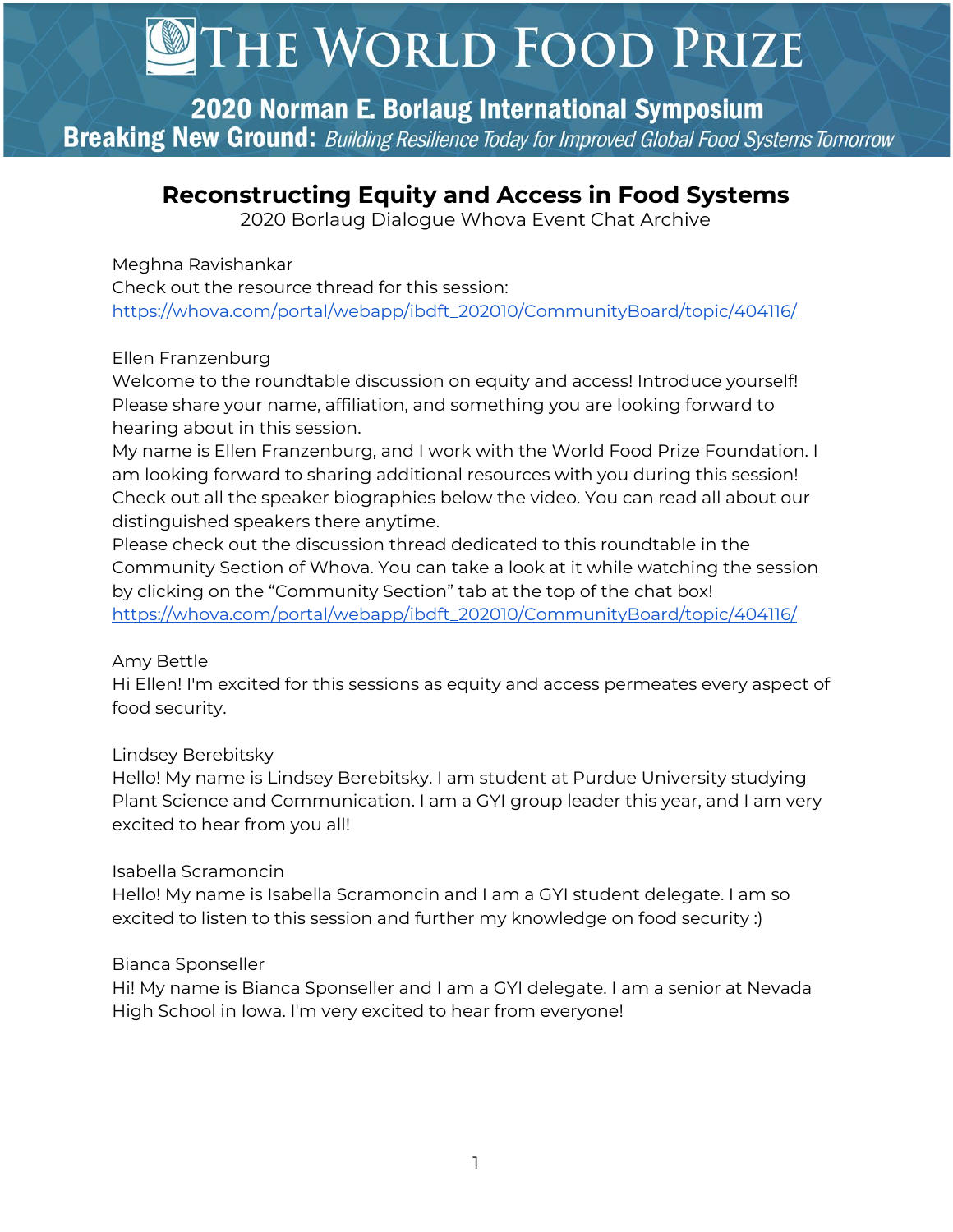2020 Norman E. Borlaug International Symposium **Breaking New Ground:** Building Resilience Today for Improved Global Food Systems Tomorrow

#### Emma Barrett

My name is Emma Barrett and I am a GYI delegate representing the Pennsylvania Youth Institute. I am excited to hear about the speakers' different approaches to obtaining equity.

#### Belinda Brain

Hi! My name is Belinda Brain and I am a GYI delegate from Iowa. I am excited to hear from all the experts in this session.

#### Kate Keresztes

Hello! I'm Kate and I am a New York State delegate for the Global Youth Institute! I am very excited to hear proposed solutions for changing the pervasive social inequalities entrenched in our society.

#### Ellen Franzenburg

Check out "2017 World Development Report, Chapter 6: Governance for Equity" as it discusses how to leverage viable, equitable economic policy to make sustainable, lasting change in seemingly inequitable societies.

<https://www.worldbank.org/en/publication/wdr2017>

"We need to listen to the voices of the small producers, particularly the women, youth, and indigenous peoples." Marie Haga

#### Amy Bettle

"When two elephants fight, it is always the grass that suffers." - a proverb quoted by Dr. Ed Mabaya

Khalid Smith I was just about to quote that

#### Ellen Franzenburg

Be sure to read "Equity as both a means and an end: Lessons for resilient food systems from COVID-19" as it explores the extreme vulnerability to Covid-19 of food insecure populations and the importance of addressing social and racial inequalities not only as a just response, but as an absolutely necessary response for food system resilience. <https://www.sciencedirect.com/science/article/pii/S0305750X2030231X> "It's about acting, legislating, and programming." Jim Barnhart "Because women are critical change agents, we must unlock decision-making for them to the benefit of the entire food system." Jim Barnhart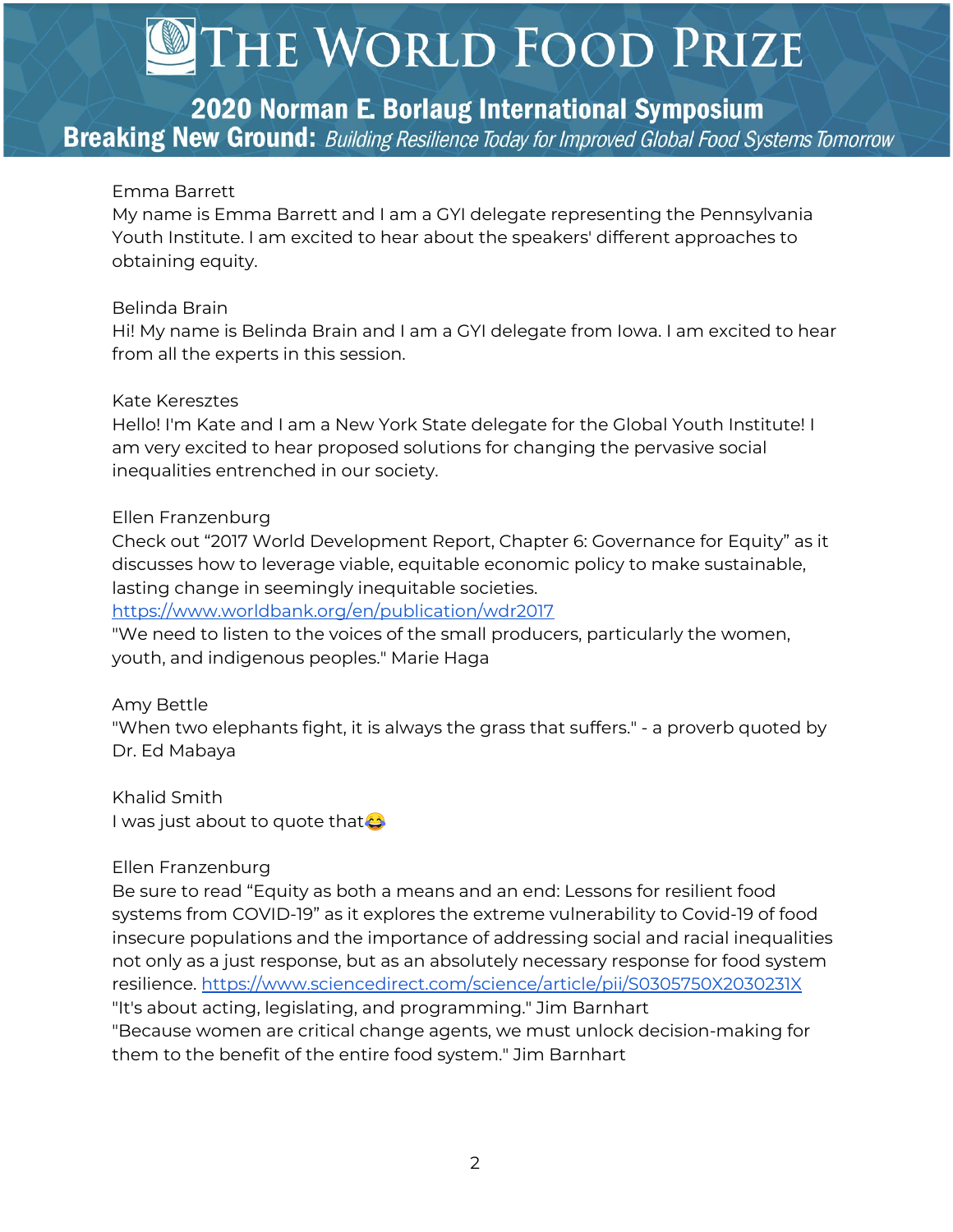## 2020 Norman E. Borlaug International Symposium

**Breaking New Ground:** Building Resilience Today for Improved Global Food Systems Tomorrow

#### Meghna Ravishankar

Rebuilding and reclaiming food systems! Positive words from Janie

#### Amy Bettle

Khalid, isn't it so impactful? Glad we're on the same wavelength!

#### Ellen Franzenburg

Check out "The impact of gender equity in agriculture on nutritional status, diets, and household food security: a mixed-methods systematic review" as it reports on the association between household gender equity and food insecurity as it relates to financial management! <https://www.ncbi.nlm.nih.gov/pmc/articles/PMC7170429/> "Access is to be considered in three dynamics: physical, economic, and environmental." Raj Paroda "Access to fresh and nutrient rich food is essential to life and everyone should have access to that." Xavier Morgan

#### Meghna Ravishankar

"Systemic racism practices like redlining contribute to the existence of food deserts" - Xavier Morgan

#### Amy Bettle

Xavier Morgan: Food deserts don't only exist in urban communities. That's a big misconception. Food deserts also apply to access to NUTRITIOUS food.

Ellen Franzenburg Learn more about food deserts in the U.S.: [https://www.ers.usda.gov/webdocs/publications/45014/30940\\_err140.pdf](https://www.ers.usda.gov/webdocs/publications/45014/30940_err140.pdf)

#### Amy Bettle

"When perishables rot in the field, how quickly can donors move to do something about that? In order to buy their perishable goods... and then be able to move those goods into the system." - Catherine Bertini

#### Ellen Franzenburg

Learn more about what food banks are doing to assist people during the pandemic: <https://www.feedingamerica.org/take-action/coronavirus>

#### Amy Bettle

Catherine is mindblowingly connecting points from other speakers! Such interconnectivity between these perspectives.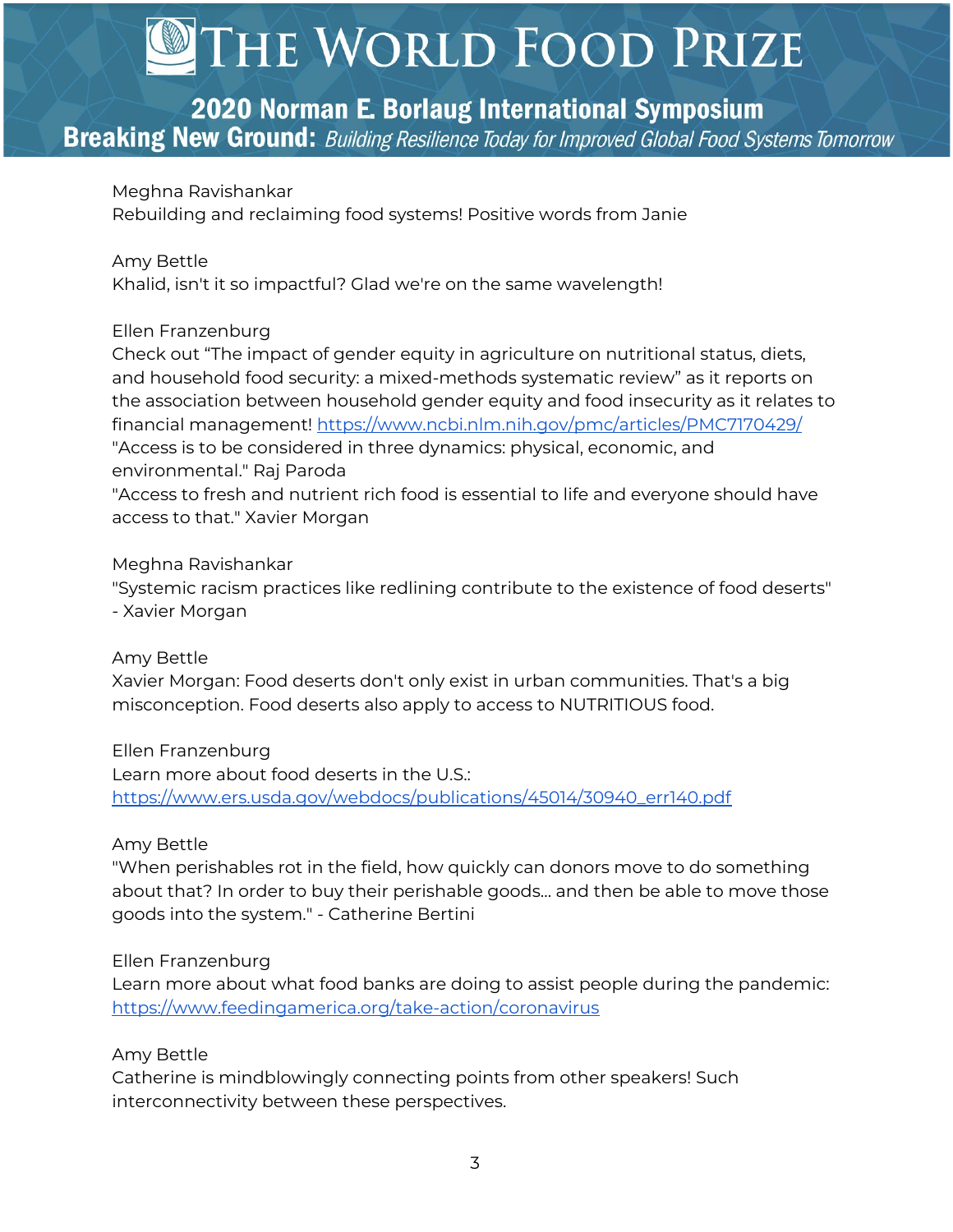# 2020 Norman E. Borlaug International Symposium

**Breaking New Ground:** Building Resilience Today for Improved Global Food Systems Tomorrow

Meghna Ravishankar Learn more about Her Future Coalition: <https://herfuturecoalition.org/>

Ellen Franzenburg Learn more about Speak Up for the Poor in Bangladesh: <https://www.speakupforthepoor.org/>

Amy Bettle "Global political will was historic... political will was contagious." - Caitlin Welsh

Nick Battles As Catherine says, small, regional communities know themselves best! It's important they're deeply involved in solutions.

Ellen Franzenburg "Today's crisis is the next major reference point for the food security community after the '07-'08 crisis." Caitlin Welsh

Meghna Ravishankar Check out all the speakers' bios below the video feed!

Amy Bettle "We shouldn't think about going back to normal. 'Normal' was inequitable. 'Normal' was unfair." - Dr. Roy Steiner

Nick Battles "Normal was inequitable. Normal was not fair." - Roy Steiner

Ellen Franzenburg "We shouldn't be thinking about going back to normal. Normal was not equitable, normal was not fair. Normal was not anything we wanted." Roy Steiner

Meghna Ravishankar Strong and powerful words from Roy on what equity and progress means.

Ellen Franzenburg "We have to enable empowered communities that can make decisions for themselves." Roy Steiner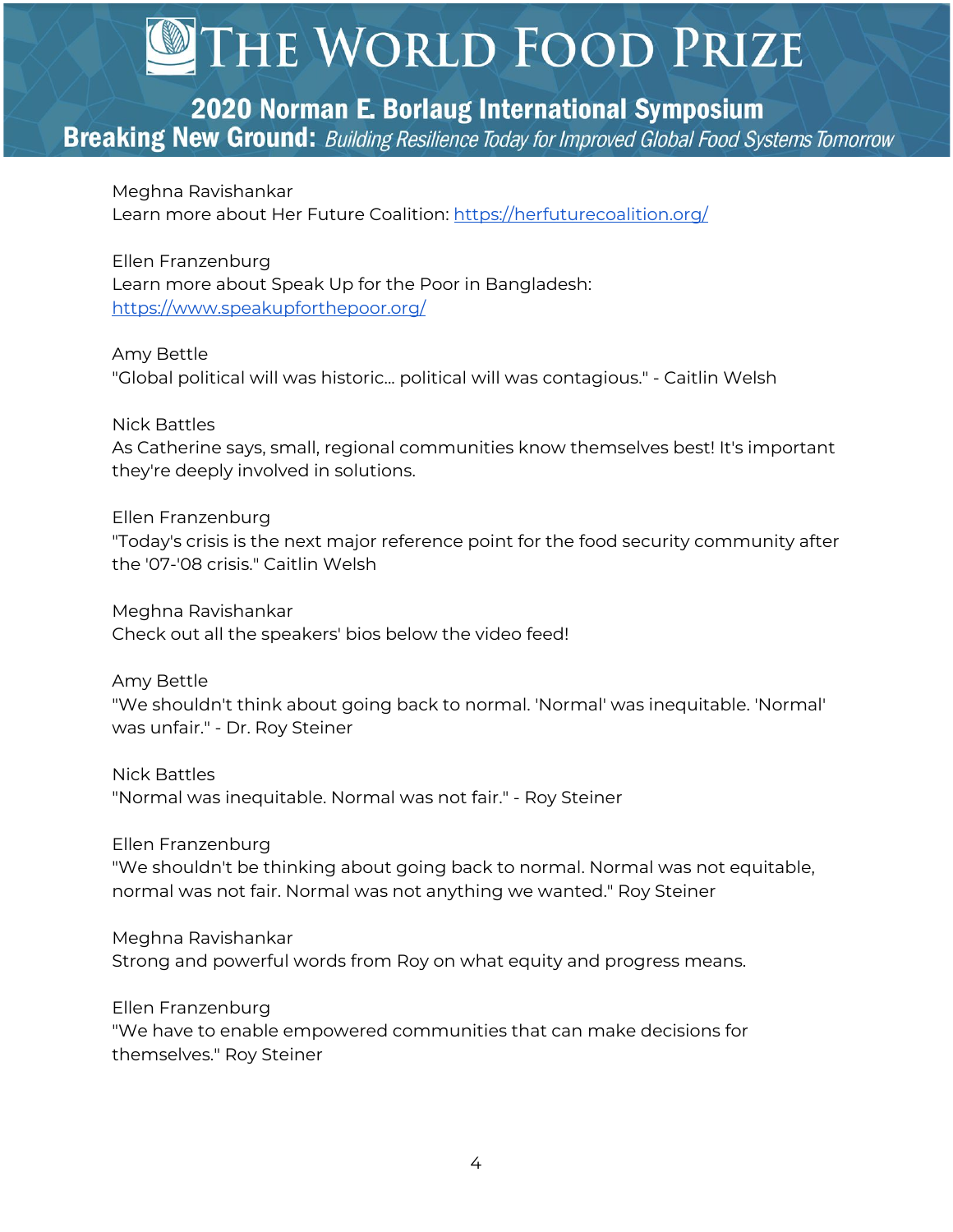# 2020 Norman E. Borlaug International Symposium

**Breaking New Ground:** Building Resilience Today for Improved Global Food Systems Tomorrow

Isabella Scramoncin

That was such a great insight on equity, thank you!

#### Ellen Franzenburg

"We need much more actionable intelligence that can enable governments. We need more research, more real-time data." Ed Mabaya

#### Nick Battles

Actionable intelligence with the most recent data and research is so important! I hadn't thought much about that before.

#### Ellen Franzenburg

"We need to wake up to this reality that the food system can be an equalizer globally and an unequalizer." Marie Haga

"Biodiversity is shown to be best managed by the people who are there, but we keep returning to the idea that we know better than the people who live in those communities." Janie Simms-Hipp

"Now we also know that the available biodiversity has not been effectively researched. It will maybe take us 500 years more to study what is available." Raj Paroda

## Amy Bettle

"Gene banks are important. They need to be supported." - Dr. Raj Paroda "We need to not only store them (genes), but we need to use them with the assistance of new science." - Dr. Raj Paroda

Read more about wild cousins here:

<https://www.sciencedaily.com/releases/2020/09/200909085940.htm>

## Ellen Franzenburg

"We need to be sensible enough to safeguard what biodiversity we have left. Indigenous peoples are essential in that." Marie Haga

Learn more about gene banks and why we need them:

[https://www.croptrust.org/our-mission/crop-diversity-why-it-matters/need-geneban](https://www.croptrust.org/our-mission/crop-diversity-why-it-matters/need-genebanks/) [ks/](https://www.croptrust.org/our-mission/crop-diversity-why-it-matters/need-genebanks/)

## Amy Bettle

"When we don't have access to things like good connectivity, access to information is delayed." - Ruramiso Mashumba

Ruramiso: Something that is working well is the use of radios. You used to have to physically deliver information to the fields. Radios are effective because you don't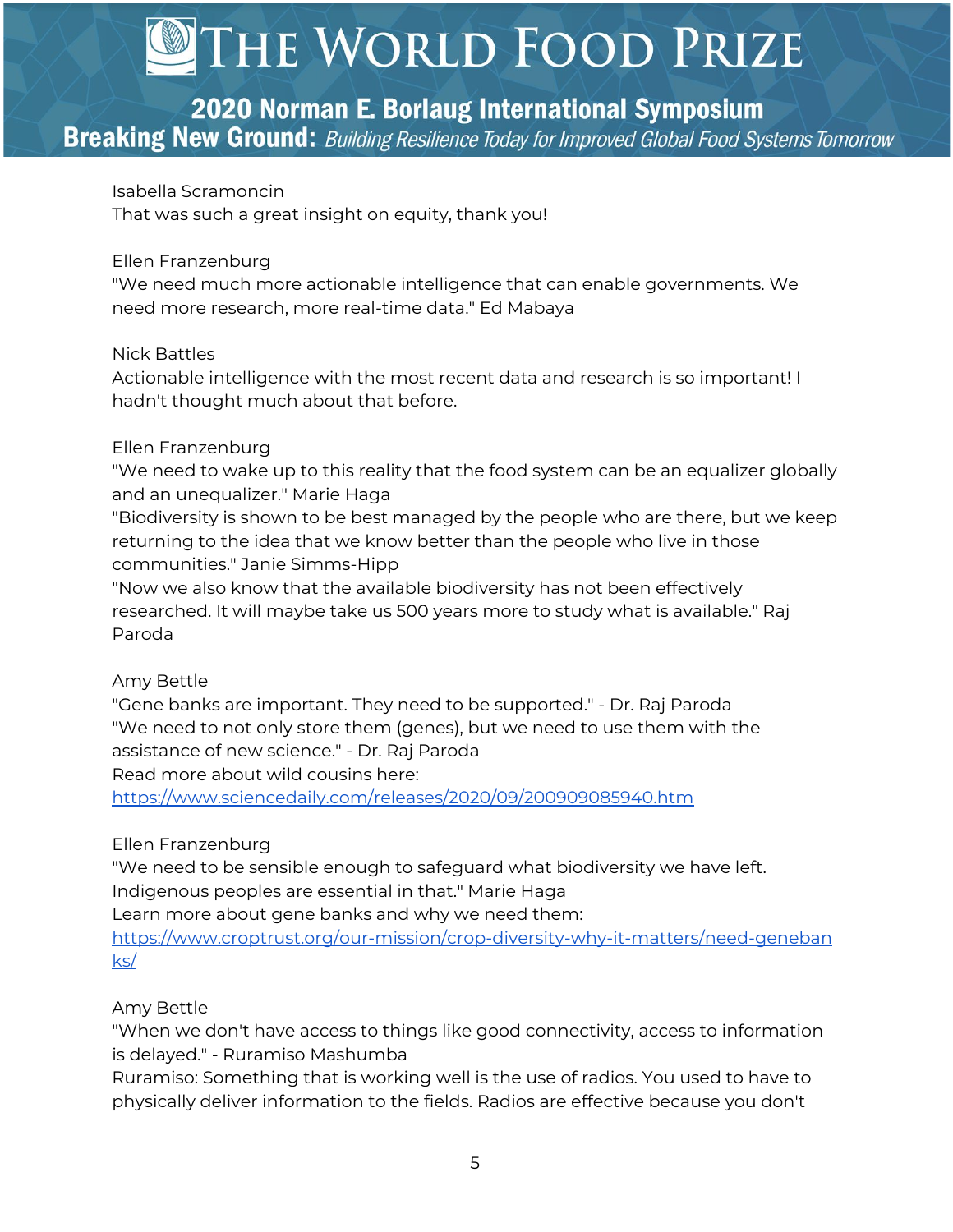# 2020 Norman E. Borlaug International Symposium **Breaking New Ground:** Building Resilience Today for Improved Global Food Systems Tomorrow

need wifi or phone data access. It may seem outdated, but it's highly effective for smallholders in rural areas.

## Ellen Franzenburg

Learn more about Farm in a Box:

[https://agco.africa-newsroom.com/press/agco-lance--farm-in-a-box--une-initiative-in](https://agco.africa-newsroom.com/press/agco-lance--farm-in-a-box--une-initiative-innovante-pour-lafrique-afin-de-faciliter-la-mecanisation-agricole-au-sein-des-communautes-rurales) [novante-pour-lafrique-afin-de-faciliter-la-mecanisation-agricole-au-sein-des-commu](https://agco.africa-newsroom.com/press/agco-lance--farm-in-a-box--une-initiative-innovante-pour-lafrique-afin-de-faciliter-la-mecanisation-agricole-au-sein-des-communautes-rurales) [nautes-rurales](https://agco.africa-newsroom.com/press/agco-lance--farm-in-a-box--une-initiative-innovante-pour-lafrique-afin-de-faciliter-la-mecanisation-agricole-au-sein-des-communautes-rurales)

## Amy Bettle

Stefan Caspari: Farm in a box: a readymade box of farming equipment. This includes a tractor, small-scale implements, and training/expertise to assist farmers. You can also repurpose the shipping container into an office or workspace. - Fascinating!!

#### Ellen Franzenburg

"Agriculture is a predominantly white male space. We need an industry that reflects not only how our people look, but how people that we're feeding around the world look." Xavier Morgan

Amy Bettle AMAZING insight from Xavier!

Ellen Franzenburg Learn more about MANNRS: <https://www.manrrs.org/>

Isabella Scramoncin As an FFA member, I completely agree and I value your insight so much. You are absolutely inspiring

Lindsey Berebitsky

I agree that inclusivity HAS to be a part of the changes we create in food systems in agriculture. We can't achieve food security without it.

Ellen Franzenburg MANNRS: Minorities in Agriculture, Natural Resources and Related Sciences

<https://www.manrrs.org/>

Take a look at the SOAR Foundation Report mentioned by Claudia Sadoff: [https://supportagresearch.org/assets/pdf/retaking-the-field-5\\_innovation-to-profit\\_fi](https://supportagresearch.org/assets/pdf/retaking-the-field-5_innovation-to-profit_final.pdf) [nal.pdf](https://supportagresearch.org/assets/pdf/retaking-the-field-5_innovation-to-profit_final.pdf)